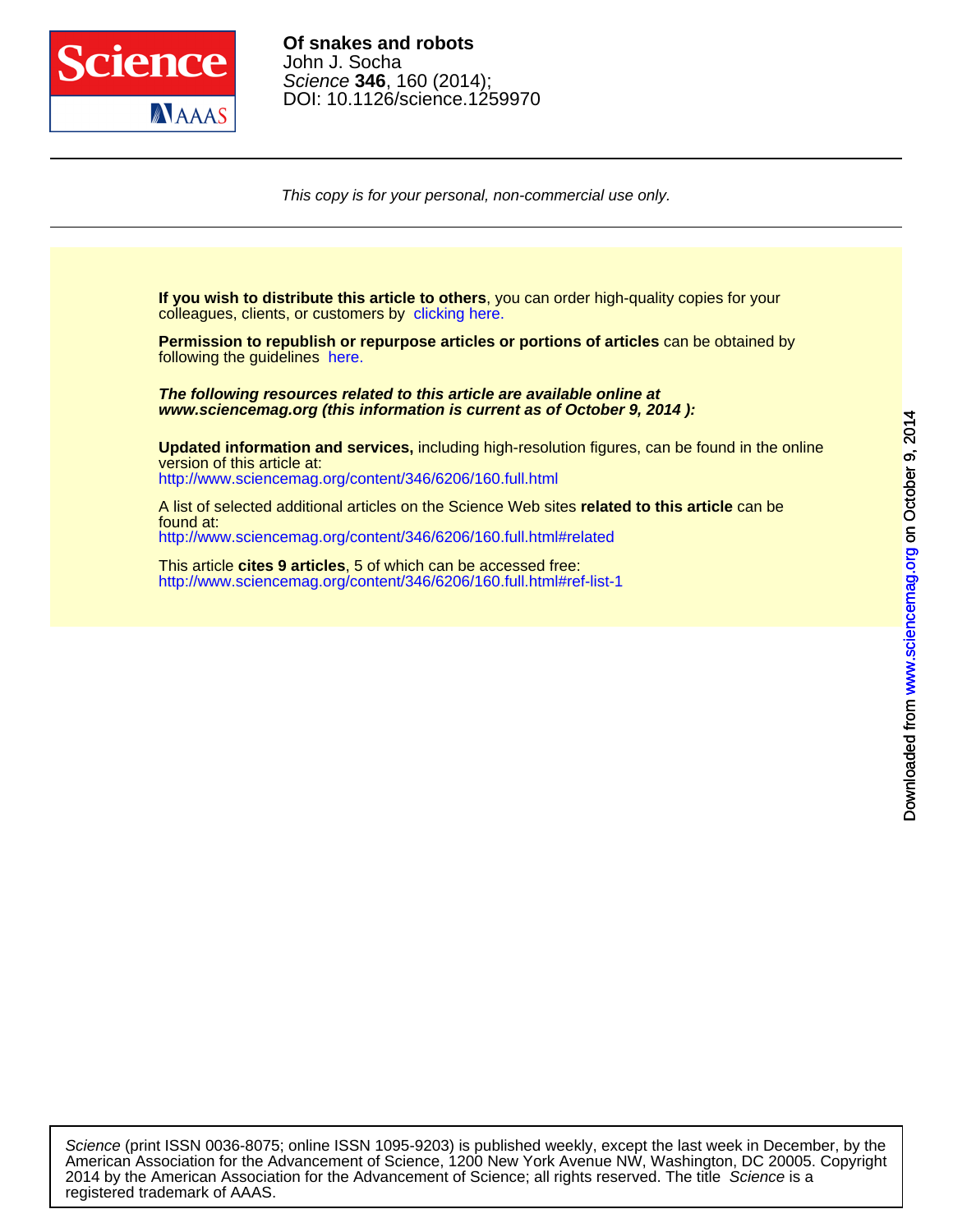

Research, rivalries, and the quest for a remedy *p. 174*





## **APPLIED PHYSICS**

# *Of snakes and robots*

# How can snakes and robots move up sandy slopes?

s anyone who has run up a sand dune<br>can attest from burning calves, climb-<br>ing a sandy slope is demanding. The<br>root of the struggle—in animal and ve-<br>hicle alike—comes from the behavior<br>of the sand, a granular medium that<br> s anyone who has run up a sand dune can attest from burning calves, climbing a sandy slope is demanding. The root of the struggle—in animal and vehicle alike—comes from the behavior of the sand, a granular medium that ert-dwelling snakes can ascend sandy slopes with grace and energetic ease  $(I)$  through a process called sidewinding. Having no limbs to push off should make the matter worse, yet the snakes make it look simple. How do they do it? On page 224 of this issue, Marvi *et al.* (2) explore the physics of sidewinding in animal and robot, revealing how limbless locomotors can move up sandy slopes.

Among animals, only snakes sidewind, a behavior found mostly in vipers and a few other snake species that live in desert or

By **John J. Socha and a state of the state of the muddy environments (3). Sidewinding gets | tion for working with this particular robot** its name from the orientation of the snake while slithering, appearing to move to the side rather than toward the head (see the figure) (4). As with most other forms of serpentine movement, the snake produces force by curving its body, but in sidewinding the body does not slide. Instead, it rolls and peels like a wheel  $(4, 5)$ , maintaining static rolling contact along a few points while the rest of the body is lifted in the air (6). Marvi *et al.* show that this contact and lifting are key to successful sand slope climbing in the sidewinder rattlesnake *Crotalus cerastes* (see the first photo) and in a snakelike robot composed of 17 modular segments (see the second photo).

> Studying the snake and robot together was a reciprocally illuminating process: The robot was used as a model to probe the snake, and the snake was used to understand and improve the robot. Part of the motiva

(dubbed "Elizabeth") arose from a real-world experience. On an archaeological mission in Egypt, Elizabeth was tasked to explore a sandy room with a slope, but failed miserably in its attempt to move forward, slipping and pitching over. Coauthor Choset had developed a long line of snakelike robots over the course of two decades, achieving various locomotor styles including sidewinding (7) and pole climbing (8), but sand climbing had remained elusive.

To determine patterns of movement in a controlled environment, the team investigated the robot and snakes on a custommade, tiltable bed of sand. Built in the Zoo Atlanta for easy access to a broad range of

*Biomedical Engineering and Mechanics, Virginia Tech, 495 Old Turner Street, Blacksburg, VA 24061, USA. E-mail: jjsocha@ vt.edu*